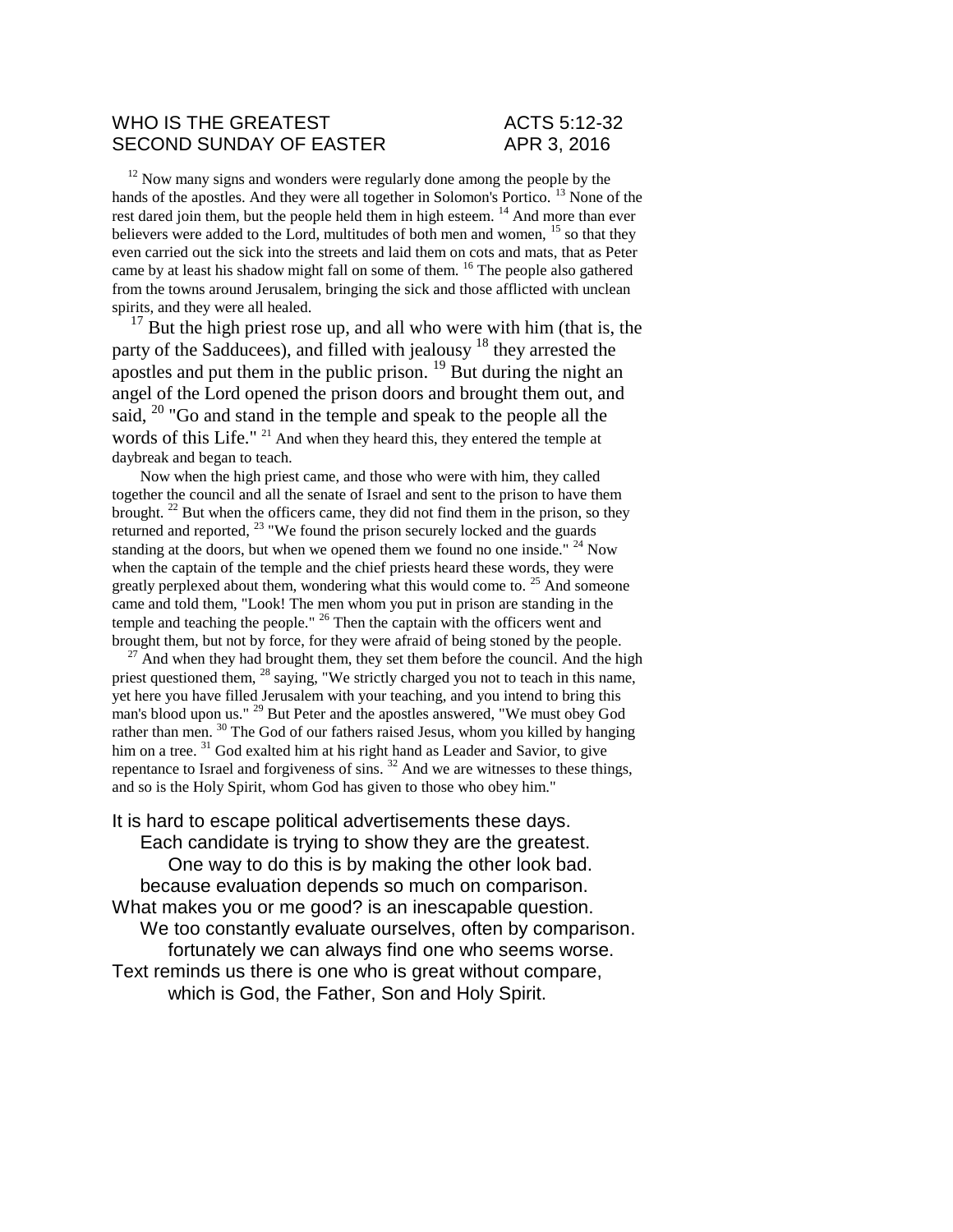It is his judgment of us that really counts and he does not do it by comparing us to others but he himself makes us good by taking away our sins.

## PEOPLE FILL WITH JEALOUSY OVER GREATNESS OUR GREAT LORD IS IN FULL CONTROL WE CAN SHARE A GREAT WORD GIVING FULL LIFE

### PEOPLE FILL WITH JEALOUSY OVER GREATNESS

 $12$  Now many signs and wonders were regularly done among the people by the hands of the apostles. And they were all together in Solomon's Portico.<sup>13</sup> None of the rest dared join them, but the people held them in high esteem. <sup>14</sup> And more than ever believers were added to the Lord, multitudes of both men and women,  $15$  so that they even carried out the sick into the streets and laid them on cots and mats, that as Peter came by at least his shadow might fall on some of them. <sup>16</sup> The people also gathered from the towns around Jerusalem, bringing the sick and those afflicted with unclean spirits, and they were all healed.<sup>17</sup> But the high priest rose up, and all who were with him (that is, the party of the Sadducees), and filled with jealousy  $18$  they arrested the apostles and put them in the public prison.

 $[21]$  Now when the high priest came, and those who were with him, they called together the council and all the senate of Israel and sent to the prison to have them brought. <sup>22</sup> But when the officers came, they did not find them in the prison, so they returned and reported,  $^{23}$  "We found the prison securely locked and the guards standing at the doors, but when we opened them we found no one inside."  $24$  Now when the captain of the temple and the chief priests heard these words, they were greatly perplexed about them, wondering what this would come to. <sup>25</sup> And someone came and told them, "Look! The men whom you put in prison are standing in the temple and teaching the people." <sup>26</sup> Then the captain with the officers went and brought them, but not by force, for they were afraid of being stoned by the people.

If there was a mirror on wall of temple in Jerusalem,

able to declare who was greatest religious leader of all It might have said the greatest individual was High Priest. and the greatest group was the Sadducees, the religious faction he came from One thing that helped keep them in power was accommodation with political & cultural status quo. They believed in value of rituals like sacrifices & tradition as well as secular values of prosperity and pleasure.

But didn't believe in silly spiritual superstitions

like angels or resurrection after death.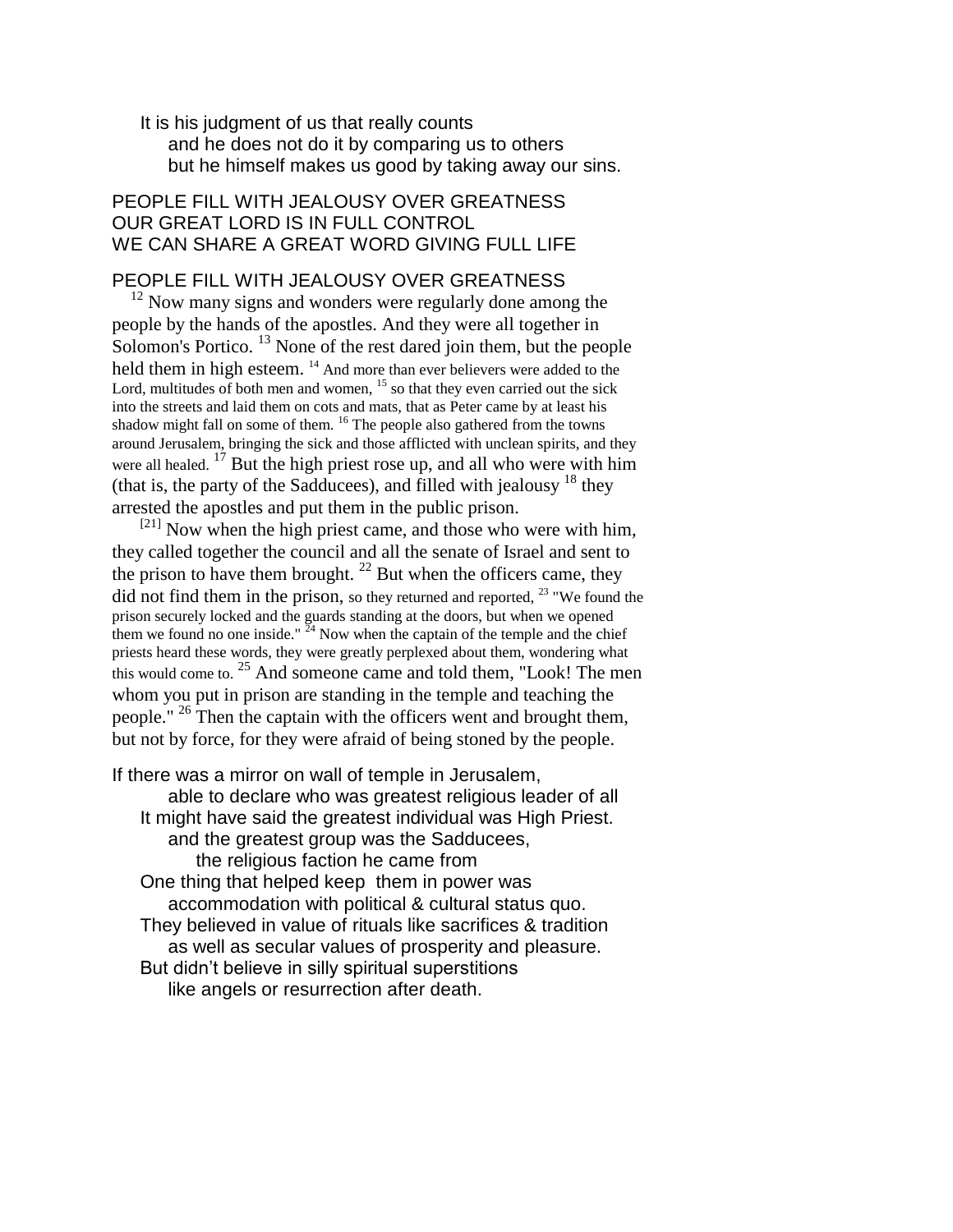But lately their mirror said someone else was greater: Jesus, which was impossible since they had killed him, and his group of supporters, the apostles, who's supposed miracles people didn't stop talking about. They were filled with jealousy. What could be done? One thing was to humiliate them by throwing in public prison. That would give people something else to talk about. Their crime wasn't so much healing without a license they believe in health & happiness as much as next guybut for drawing attention to Jesus, whom they had had killed, which made them look bad. People are same today. Why do they pick on & bully others? It is to make selves seem big because they are insecure. We constantly evaluate selves not by reflection in magic mirror but by our reflection in those around us. Those who are good are a threat because we may look guilty or like a failure in comparison. Even those who are weak are a threat because we may look like we have similar weaknesses. So bullies have to prove to themselves they are better. We too find ourselves pressured, even if not with violence, to conform to the common culture, go with the flow, and follow the lead of those who are idolized. But Jesus interferes with all this & makes people uncomfortable, maybe even us. Jesus' disciples certainly are impressive. They do miracles by touching people with just shadow. Why can't your pastor do things like that? Even those who don't dare join them think they are great. Sadducees, who deny resurrection are frustrated by continued claims & signs of Jesus' resurrection Even when they arrest them, they themselves end up the fools because it just gives them opportunity for another miracle, disappearing from locked, guarded cells. And don't tell them angel did it. They don't believe in angels. So now when they have to arrest them again, while surrounded by admiring crowd in thier own temple, it not only makes it obvious they failed the first time but they have to do it very politely because, while not long ago they had people ready to stone Jesus, now they fear crowds are ready to stone them.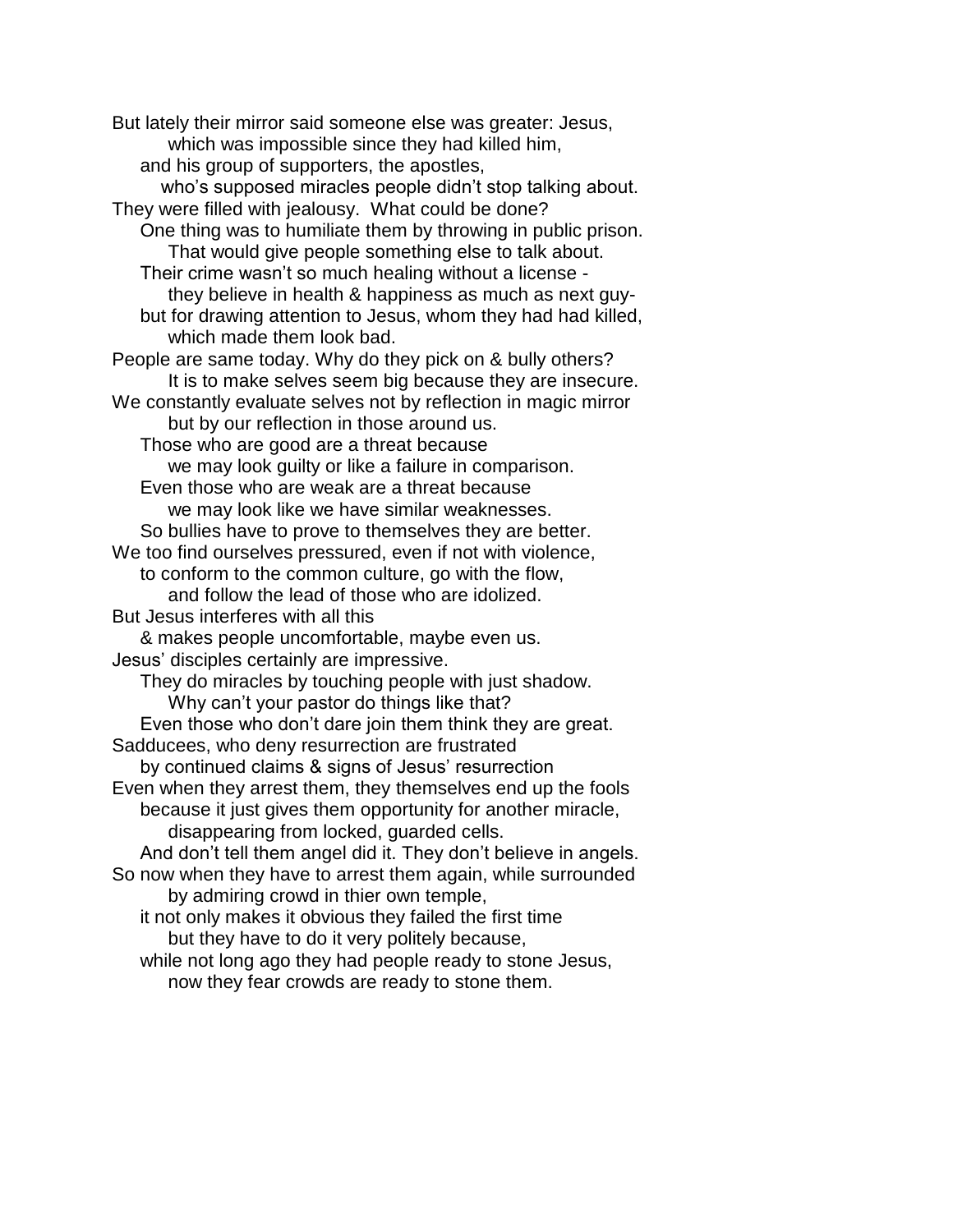And when they get them inside & do best to intimidate them, this crude fisherman, Peter, who not long ago would admit to servant girl he even knew Jesus, starts lecturing the High Priest to his face about him. They won't even say Jesus' name, just "this man" but Peter is no longer afraid to say it out loud. It is becoming undeniably obvious who is the greatest.

# OUR GREAT LORD IS IN FULL CONTROL

 $27$  And when they had brought them, they set them before the council. And the high priest questioned them,  $^{28}$  saying, "We strictly charged you not to teach in this name, yet here you have filled Jerusalem with your teaching, and you intend to bring this man's blood upon us." <sup>29</sup> But Peter and the apostles answered, "We must obey God rather than men. <sup>30</sup> The God of our fathers raised Jesus, whom you killed by hanging him on a tree.  $31$  God exalted him at his right hand as Leader and Savior,

God is so totally in control, even when it looks like he is loosing he is winning.

Nothing bad can even happen unless he allows it in order to use it for his own purposes.

Not long before this, same Sanhedrin was totally frustrated by Jesus' raising Lazarus from the dead,

which is what made them decide to finally kill Jesus. Jesus had deliberately stayed away when Lazarus was sick, telling disciples it would not end in Lazarus' death but in revealing Jesus' glory.

Same thing happened when Jesus himself died.

He predicted it and it happened according to his own will and by his own authority, as he pointed out to Pilate,

and resulted in his victory over death and the devil

and accomplished his plan to save the whole world.

so that he is exalted as leader and savior.

Now same ones who can't keep Lazarus or Jesus in grave are powerless to keep the apostles' in jail

and, in fact, this just gives them more opportunities to talk about how great Jesus is.

which is also just what Jesus predicted beforehand,

that they would be seized and brought before rulers and this would give opportunity to testify about Jesus and the Holy Spirit would empower them to speak boldly.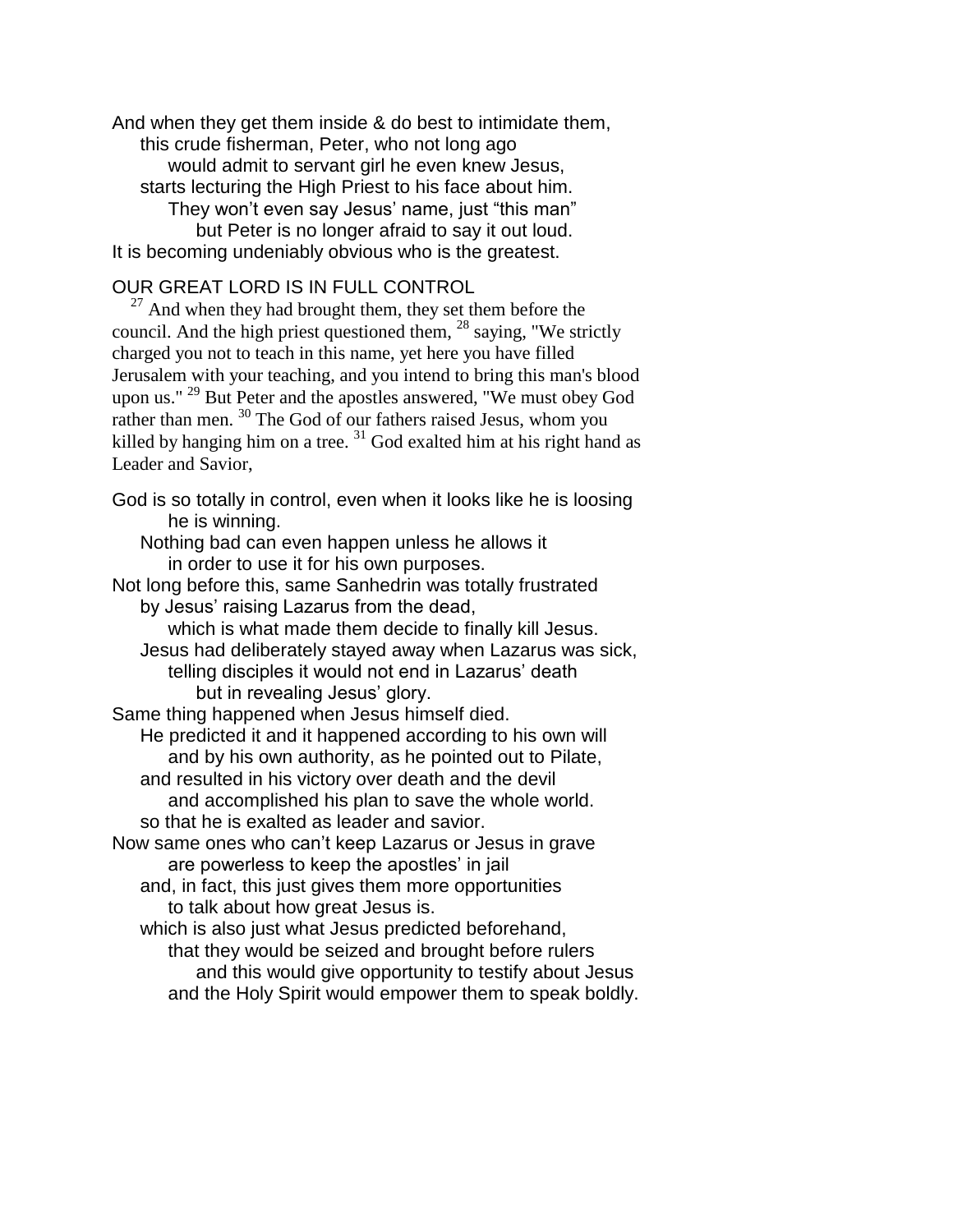All this leaves Jesus' opponents puzzled and powerless. But what can't be shut up or stopped is God's powerful word & preaching of the gospel unless God for his own ultimate good purposes temporarily allows it as when Jesus died only for the purpose of defeating death. God's word is so powerful and unstoppable, of course they must obey it rather than men. The sick are not always healed. Believers are not always kept from dying or released from jail. But the signs and wonders are not just these things but the transformation of the heart to fearless faith. So, is this still true today? Of course it is. Powerful forces still try to stop those who want to obey God: political or religious powers or cultural forces or whatever seems to be latest and greatest, and it continues to appear they are being successful, but Jesus powerful word is still bringing healing to helpless and truth to deniers and those in darkness, and forgiveness to the guilty, and life to the dead because Jesus' word cannot be stopped by walls or doors or official declarations or the failures of his followers or Satan's shaming or even death. No matter who is filled with jealousy Jerusalem is still being filled with the teaching of the full message of this life.

# WE CAN SHARE A GREAT WORD GIVING FULL LIFE

 $19<sup>19</sup>$  But during the night an angel of the Lord opened the prison doors and brought them out, and said, <sup>20</sup> "Go and stand in the temple and speak to the people all the words of this Life."  $21$  And when they heard this, they entered the temple at daybreak and began to teach.

<sup>29</sup> But Peter and the apostles answered, "We must obey God rather than men. <sup>30</sup> The God of our fathers raised Jesus, whom you killed by hanging him on a tree.<sup>31</sup> God exalted him at his right hand as Leader and Savior, to give repentance to Israel and forgiveness of sins. <sup>32</sup> And we are witnesses to these things, and so is the Holy Spirit, whom God has given to those who obey him."

Here, those locked behind doors are freed by God's angel who tells them to go speak God's word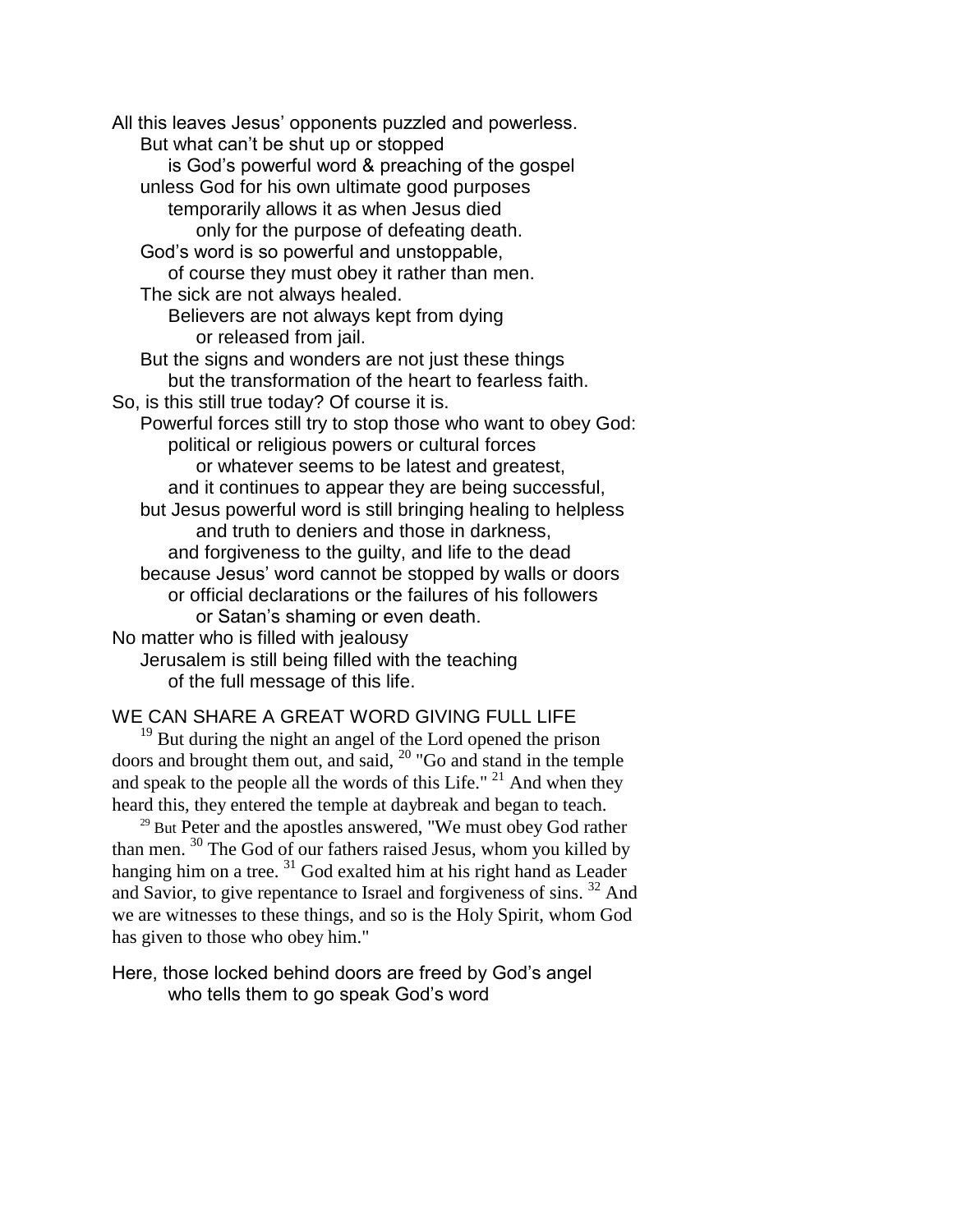In gospel reading Disciples are locked behind doors they locked themselves because of their fear but they are set free by the peace and power of the Holy Spirit Jesus them as he tells them to go speak his word. Because he gives keys that set everyone in world free unlocking the gates of heaven by unlocking chains of our sin with God's word that gives repentance and forgiveness. Because Jesus is victorious his disciples are not intimidated but neither are they vindictive or vengeful. The message the apostles set free to preach is the same message they preach to their captors: repentance and the forgiveness of sins. This, the greatest of gifts, is for the greatest of sinners. Peter says repentance it is a gift worked by God himself and it is a gift that is a blessing to receive. When we are pegged and labeled by people, it is hard to change, even if we want to, We can feel trapped in dead end ways. But God gives even the worst opportunities to change by helping us see our mistakes and showing us we are indeed guilty of this man's blood. But he brings us to this point in order to show us way out. We can't change ourselves or fix the problems but he changes us by taking away our sins. which sets us free from Satan's prison of shame. He goes on to give us gift of faith to receive gift of forgiveness and then Spirit does one more thing: all the words of this life include the commission to share it with others We get to tell others they are forgiven in Jesus' name. we are not stuck in our sins and are not stuck in bitterness or holding grudges either. Easter is about the blessed news of new life for Jesus which he shares with us for us to share with others. We don't have to hold on to the failures of others in order to prop up our pride in our own goodness. We are not made great by comparison with others but by the grace of Jesus which declares us to be totally righteous by being totally forgiven. This is why we can fearlessly go out and obey God and proclaim Jesus without fear.